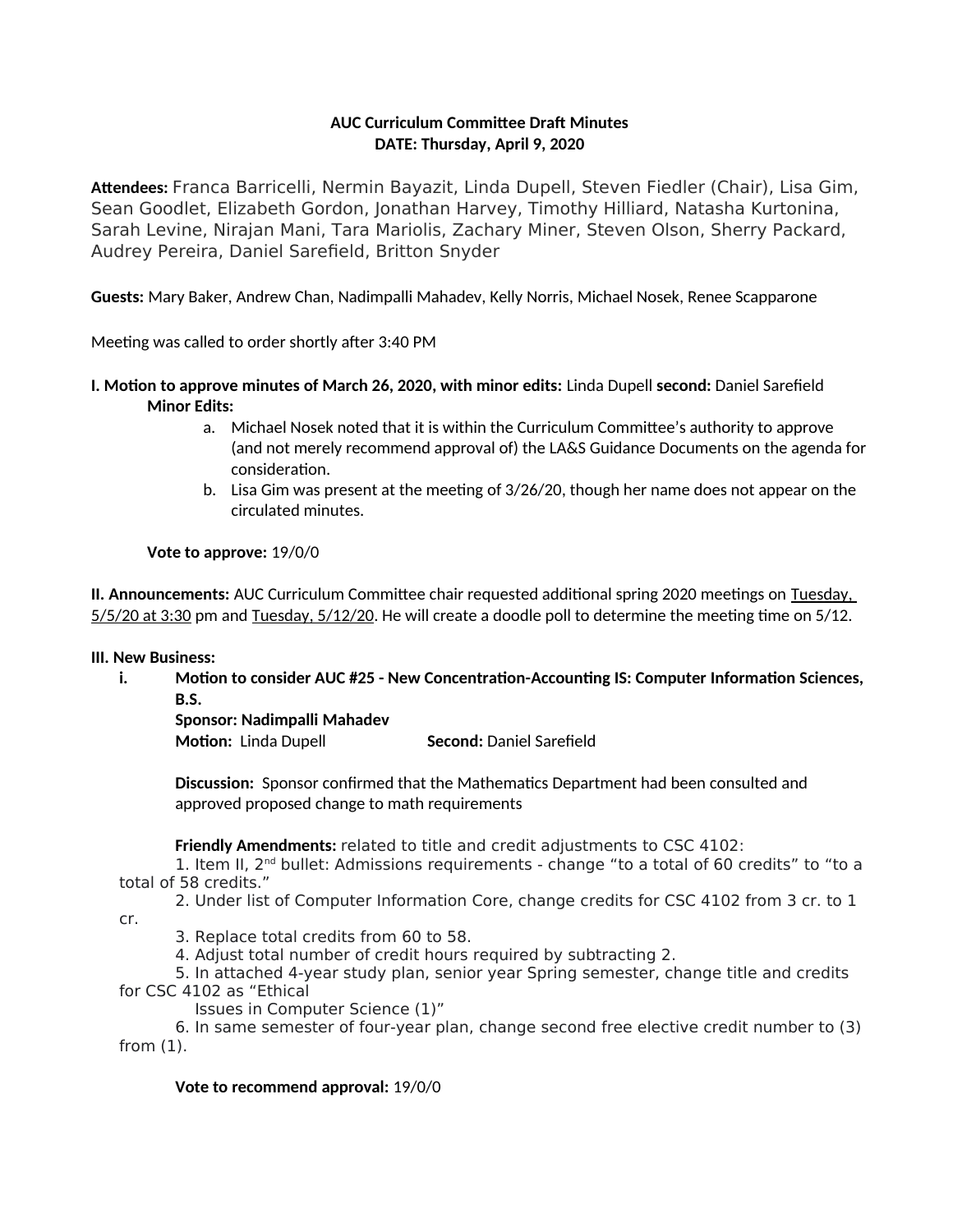#### **ii. Motion to consider AUC #26 - New Concentration-Bioinformatics: Computer Information Systems, B.S**

#### **Sponsor: Nadimpalli Mahadev**

**Motion:** Linda Dupell **Second:** Daniel Sarefield

**Friendly Amendments:** related to title and credit adjustments to CSC 4102:

- 1. Item II,  $2<sup>nd</sup>$  bullet: Admissions requirements change "to a total of 60 credits" to "to a total of 58 credits."
- 2. Under list of Computer Information Core, change credits for CSC 4102 from 3 cr. to 1
- cr.
- 3. Replace total credits from 60 to 58.
- 4. Adjust total number of credit hours required by subtracting 2.

5. In attached 4-year study plan, senior year Spring semester, change title and credits

for CSC 4102 as "Ethical

Issues in Computer Science (1)"

6. In same semester of four-year plan, change second free elective credit number to (3) from (1).

**Vote to recommend approval:** 19/0/0

#### **iii. AUC #27 - New Concentration-Business IS: Computer Information Systems, B.S. Sponsor: Nadimpalli Mahadev Motion:** Linda Dupell **Second:** Daniel Sarefield

**Discussion:** Sponsor and Business Administration Department chair confirmed that BSAD had been Consulted and "signed off" on the proposal, though, in error, their approval is not recorded on the AUC form.

**Friendly Amendments:** related to title and credit adjustments to CSC 4102:

1. Item II,  $2<sup>nd</sup>$  bullet: Admissions requirements - change "to a total of 60 credits" to "to a total of 58 credits."

2. Under list of Computer Information Core, change credits for CSC 4102 from 3 cr. to 1

cr.

3. Replace total credits from 60 to 58.

4. Adjust total number of credit hours required by subtracting 2.

5. In attached 4-year study plan, senior year Spring semester, change title and credits for CSC 4102 as "Ethical

Issues in Computer Science (1)"

6. In same semester of four-year plan, change second free elective credit number to (3) from (1).

#### **Vote to recommend approval:** 19/0/0

## **iv. AUC #28 - New Concentration-Management IS: Computer Information System, B.S. Sponsor: Nadimpalli Mahadev**

**Motion:** Linda Dupell **Second:** Daniel Sarefield

**Friendly Amendments:** related to title and credit adjustments to CSC 4102:

1. Item II, 2nd bullet: Admissions requirements - change "to a total of 60 credits" to "to a total of 58 credits."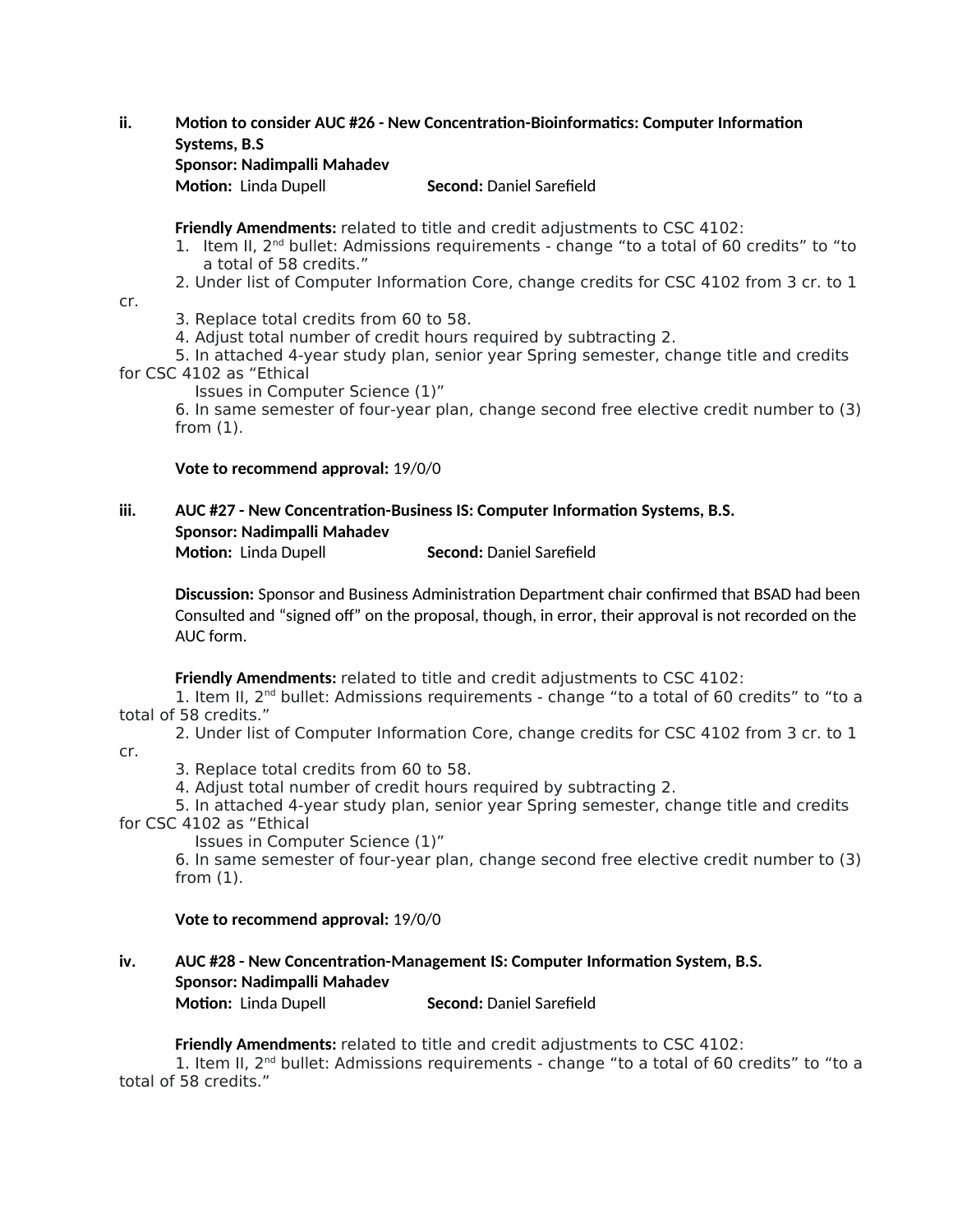- 2. Under list of Computer Information Core, change credits for CSC 4102 from 3 cr. to 1
- cr.
- 3. Replace total credits from 60 to 58.

4. Adjust total number of credit hours required by subtracting 2.

5. In attached 4-year study plan, senior year Spring semester, change title and credits for CSC 4102 as "Ethical

Issues in Computer Science (1)"

6. In same semester of four-year plan, change second free elective credit number to (3) from (1).

#### **Vote to recommend approval:** 19/0/0

# **v. AUC #29 - New Concentration-Marketing IS: Computer Information Systems, B.S. Sponsor: Nadimpalli Mahadev**

**Motion:** Linda Dupell **Second:** Daniel Sarefield

**Friendly Amendments:** related to title and credit adjustments to CSC 4102: 1. Item II, 2<sup>nd</sup> bullet: Admissions requirements - change "to a total of 60 credits" to "to a total of 58 credits."

2. Under list of Computer Information Core, change credits for CSC 4102 from 3 cr. to 1 cr.

3. Replace total credits from 60 to 58.

4. Adjust total number of credit hours required by subtracting 2.

5. In attached 4-year study plan, senior year Spring semester, change title and credits for CSC 4102 as "Ethical

Issues in Computer Science (1)"

6. In same semester of four-year plan, change second free elective credit number to (3) from (1).

#### **Vote to recommend approval:** 19/0/0

#### **vi. AUC #34 - New Concentration-Geoinformatics-CIS\_BS Sponsor: Nadimpalli Mahadev Motion:** Linda Dupell **Second:** Daniel Sarefield

**Friendly Amendments:** related to title and credit adjustments to CSC 4102:

1. Item II,  $2<sup>nd</sup>$  bullet: Admissions requirements - change "to a total of 60 credits" to "to a total of 58 credits."

2. Under list of Computer Information Core, change credits for CSC 4102 from 3 cr. to 1 cr.

3. Replace total credits from 60 to 58.

4. Adjust total number of credit hours required by subtracting 2.

5. In attached 4-year study plan, senior year Spring semester, change title and credits for CSC 4102 as "Ethical

Issues in Computer Science (1)"

6. In same semester of four-year plan, change second free elective credit number to (3) from (1).

**Vote to recommend approval:** 19/0/0

#### **vii. AUC #36 - Changes to Game Programming Concentration in CS Sponsor: Nadimpalli Mahadev**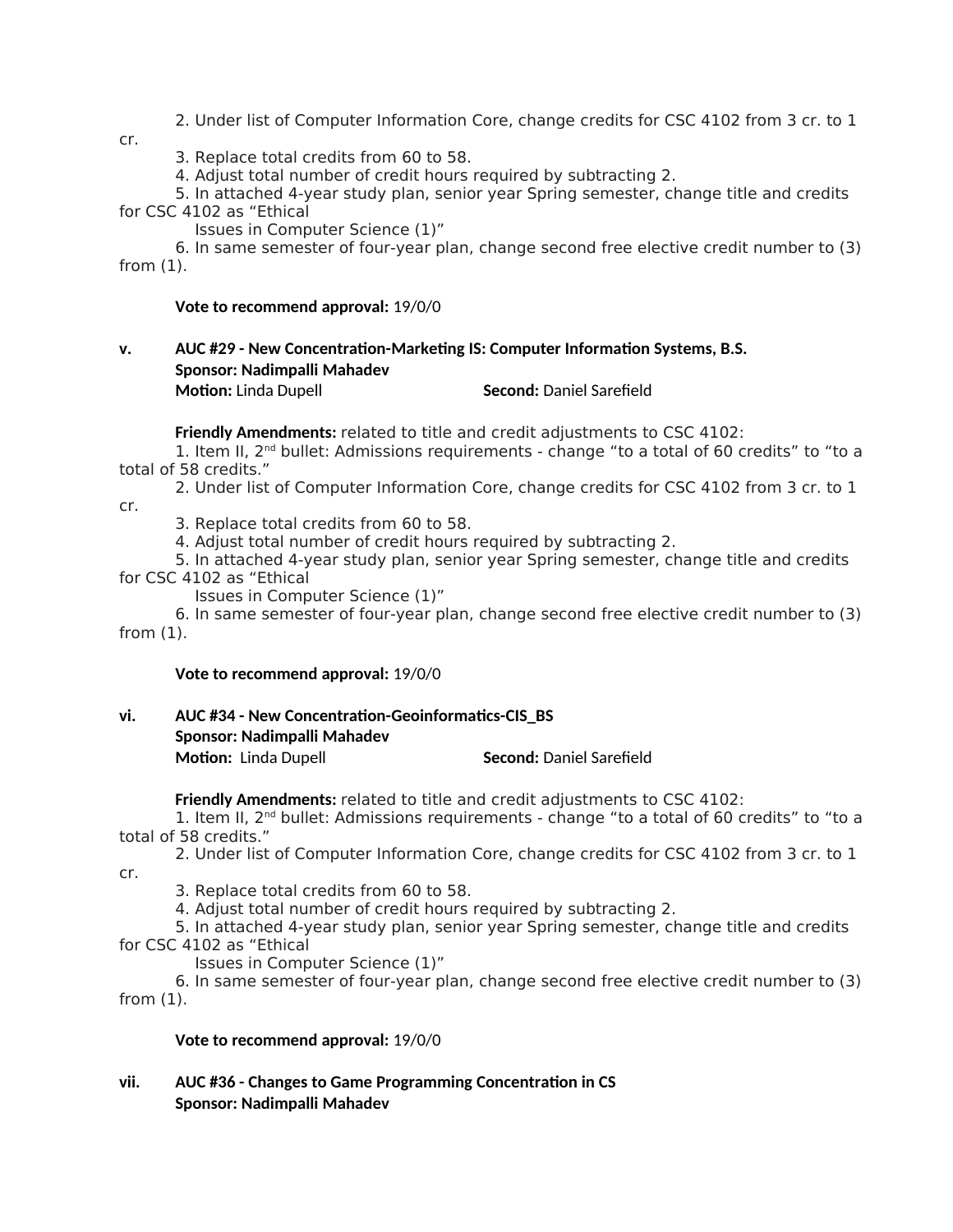**Motion:** Linda Dupell **Second:** Daniel Sarefield

**Friendly Amendments:** on p. 2 of proposal, clarify "Two Computer Science electives at or above the 3000 level in addition to the following:"

**Vote to recommend approval:** 19/0/0

**viii. AUC #46 – New Certificate Program: Professional Accounting Sponsors:** Audrey Pereira and Renee Scapparone **Motion:** Linda Dupell **Second:** Daniel Sarefield

> **Discussion:** Sponsor clarified that the current proposal proposes a certificate option to help Accounting (and other) students prepare for the CPA exam.

**Vote to recommend approval:** 19/0/0

**ix. LAS Guidance Document: Civic Learning Sponsor: LAS Subcommittee Motion:** Linda Dupell **Second:** Daniel Sarefield

**Vote to approve:** 19/0/0

**x. LAS Guidance Document: Ethical Reasoning Sponsor: LAS Subcommittee Motion:** Linda Dupell **Second:** Daniel Sarefield

**Vote to approve:** 19/0/0

**xi. LAS Guidance Document: Fine Arts Expression and Analysis Sponsor: LAS Subcommittee Motion:** Linda Dupell **Second:** Daniel Sarefield

**Vote to approve:** 18/0/0

**xii. LAS Guidance Document: Historical Inquiry and Analysis Sponsor: LAS Subcommittee Motion:** Linda Dupell **Second:** Daniel Sarefield

**Vote to approve:** 18/0/0

**xiii. LAS Guidance Document: Scientific Inquiry and Analysis Sponsor: LAS Subcommittee Motion:** Linda Dupell **Second:** Daniel Sarefield

**Vote to approve:** 18/0/0

**xiv. LAS Guidance Document: Procedural and Logical Thinking**